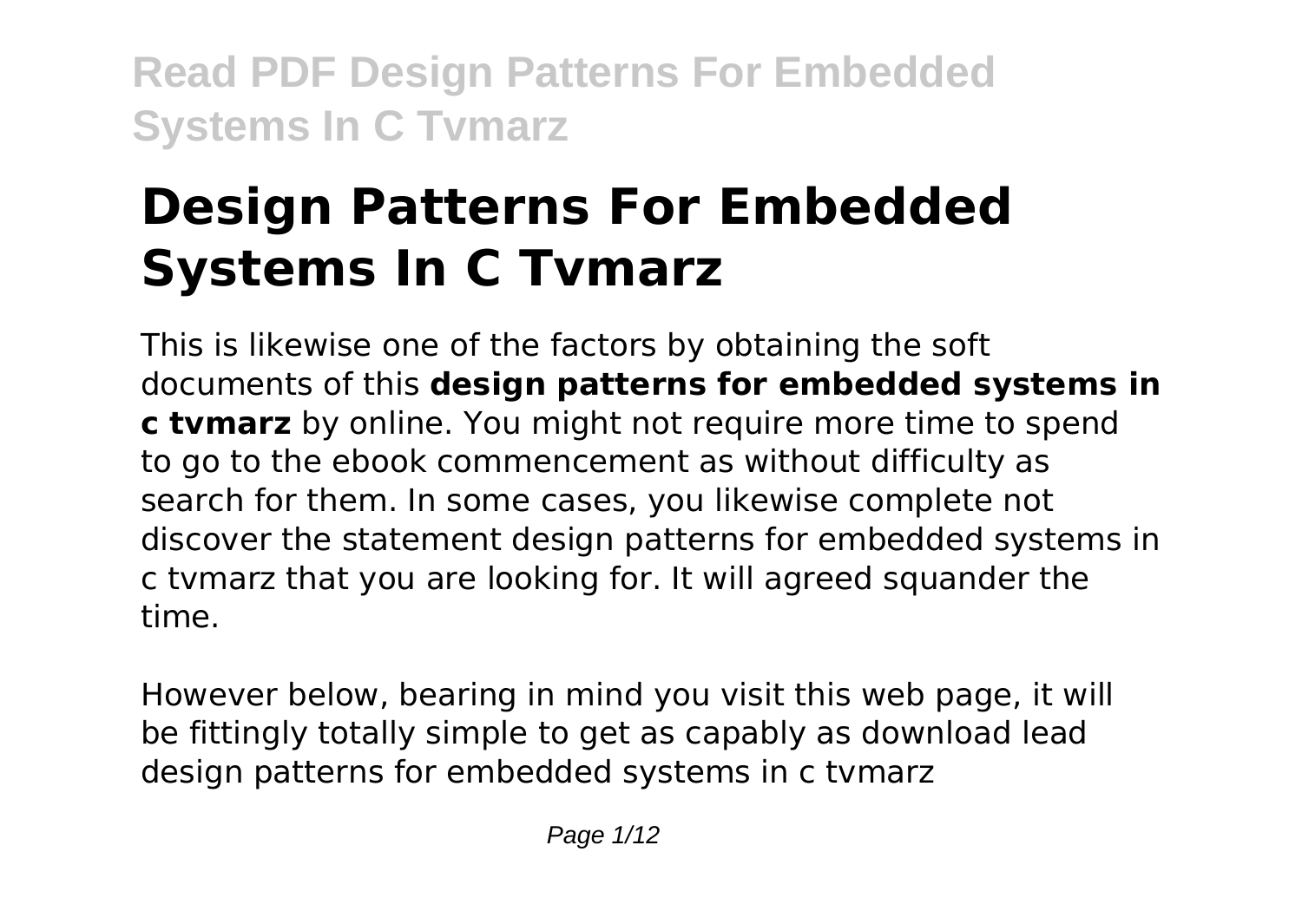It will not endure many become old as we accustom before. You can pull off it while put-on something else at house and even in your workplace. as a result easy! So, are you question? Just exercise just what we offer under as well as review **design patterns for embedded systems in c tvmarz** what you taking into consideration to read!

Free ebooks are available on every different subject you can think of in both fiction and non-fiction. There are free ebooks available for adults and kids, and even those tween and teenage readers. If you love to read but hate spending money on books, then this is just what you're looking for.

#### **Design Patterns For Embedded Systems**

He is the author of over 5700 book pages from a number of technical books including Real-Time UML, Real-Time UML Workshop for Embedded Systems, Real-Time Design Patterns,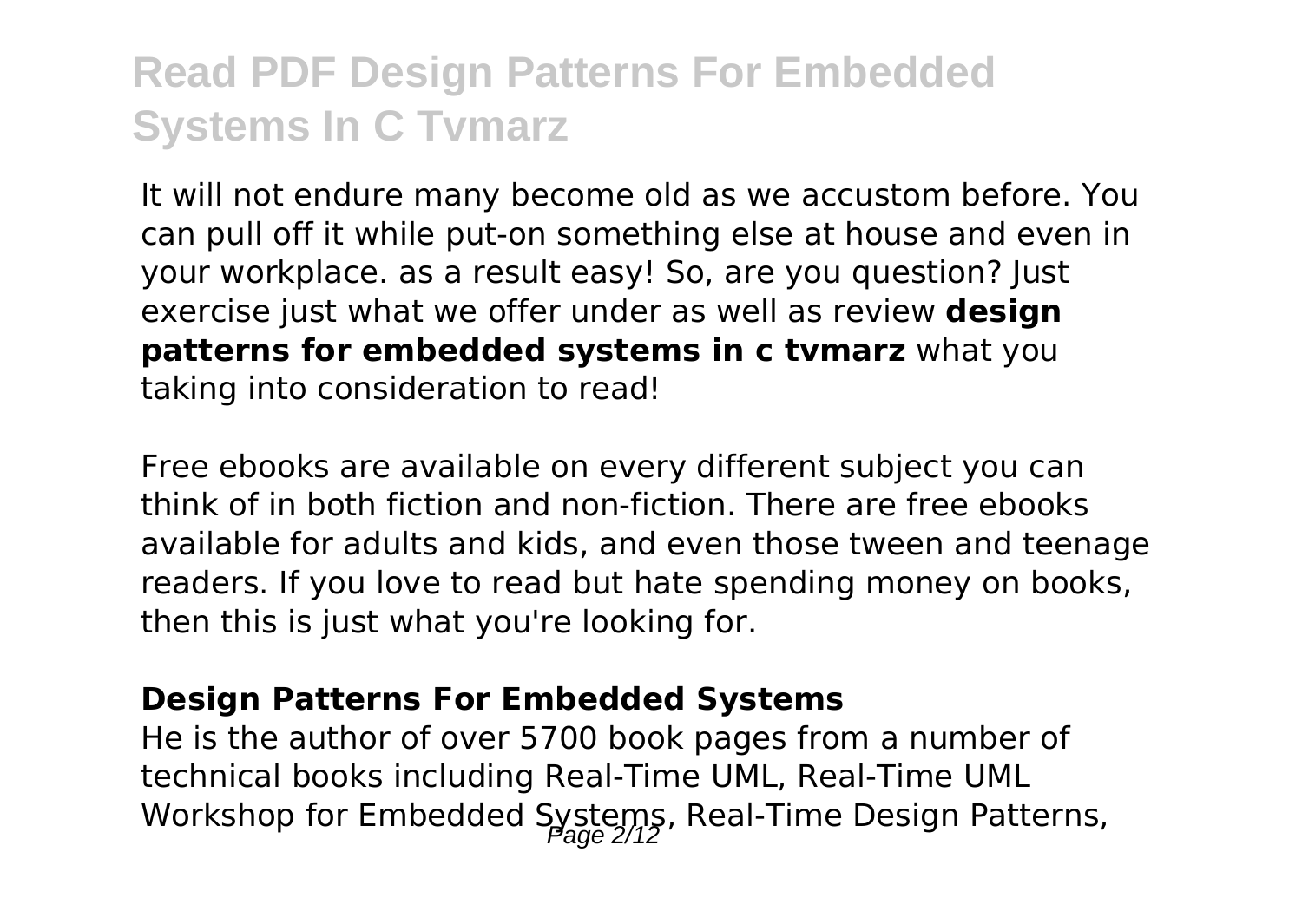Doing Hard Time, Real-Time Agility, and Design Patterns for Embedded Systems in C.

### **Design Patterns for Embedded Systems in C: An Embedded ...**

Publisher Summary The most distinguishing property of embedded systems is that they must access hardware directly. This chapter presents the design patterns for accessing hardware. Broadly, software-accessible hardware can be categorized into four kinds—infrastructure, communications, sensors, and actuators.

### **Design Patterns for Embedded Systems in C | ScienceDirect**

This easy-to-read guide helps you cultivate a host of good development practices, based on classic software design patterns and new patterns unique to embedded programming.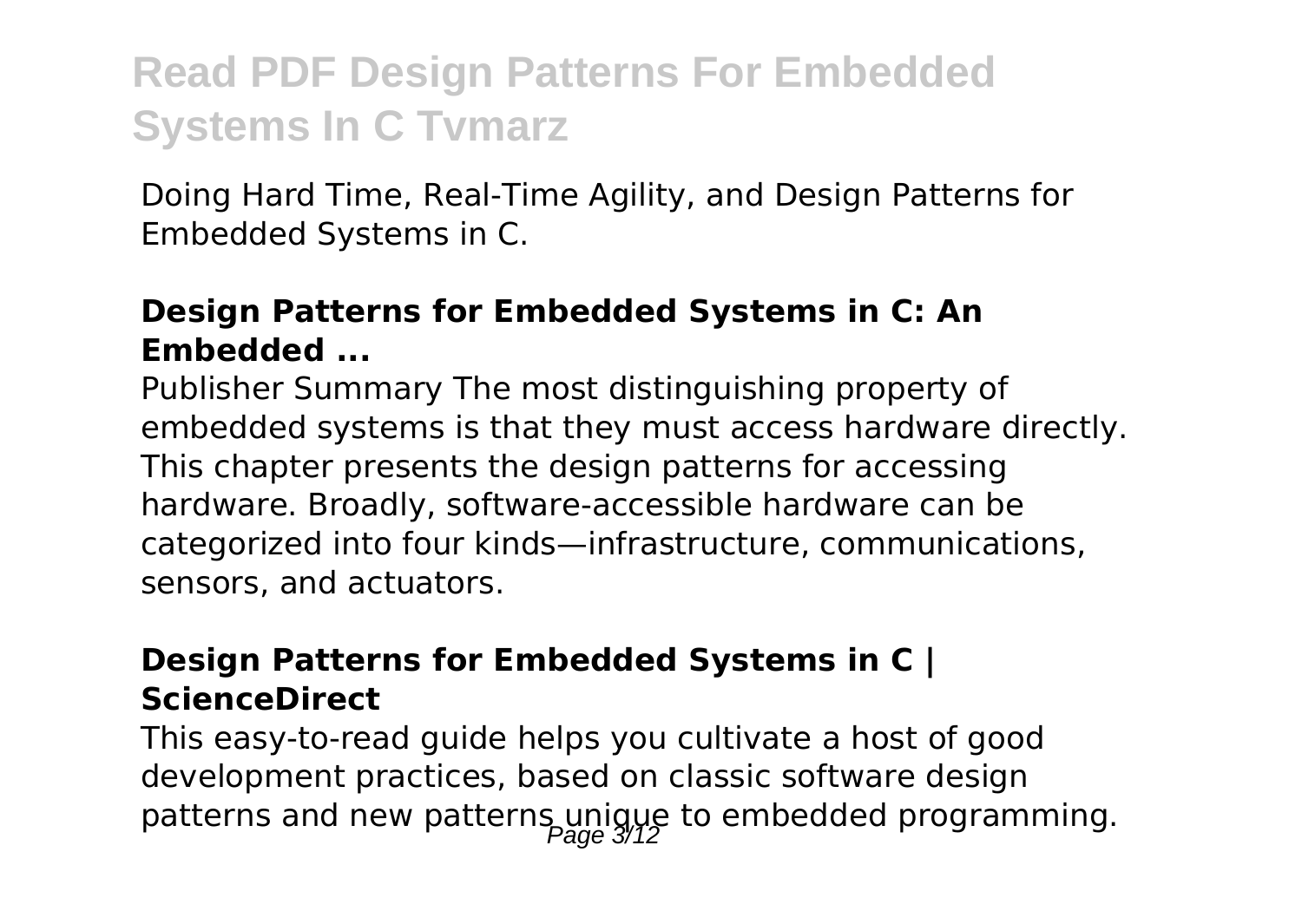Learn how to build system architecture for processors, not operating systems, and discover specific techniques for dealing with hardware difficulties and manufacturing ...

**Making Embedded Systems: Design Patterns for Great ...** Popular design patterns used in embedded systems are listed below: Observer pattern: Also known as the publish-subscribe method. It is a method which allows data to be shared to multiple elements and makes it easy to add more elements to share the data.

### **Firmware Design Patterns in Embedded Systems | Beta Solutions**

The design patterns for the embedded system are: Object Design Pattern: Object design pattern includes half call, manager, resources, message interface design pattern... State Design Patter: The pattern includes the hierarchical state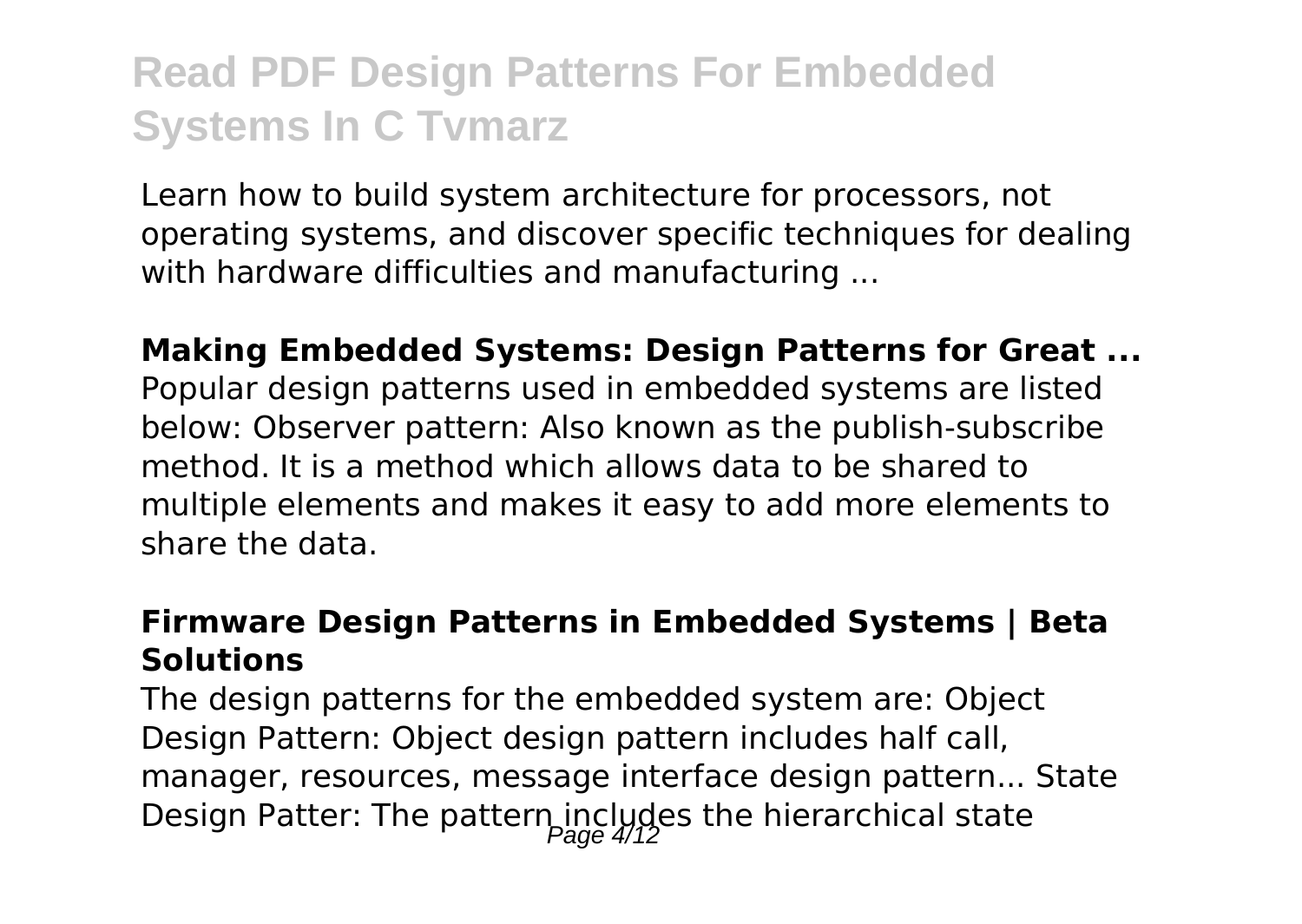machine, state machine inheritance, collector, parallel... ...

### **Design Pattern for Real-Time and Embedded System**

Software Design Architecture and Patterns for Embedded Systems. The software architecture of embedded computing systems is a depiction of the system as a set of structures that aids in the reasoning and understanding of how the system will behave.

### **Software Design Architecture and Patterns for Embedded Systems**

Patterns are given for a number of important embedded tasks, like the creation of state machines and working with multitasking. There were two I found particularly appealing. The first is the observer pattern. This is another name for publish/subscribe, an approach that is increasingly found in complex systems.  $P_{\text{a}q} = 5/12$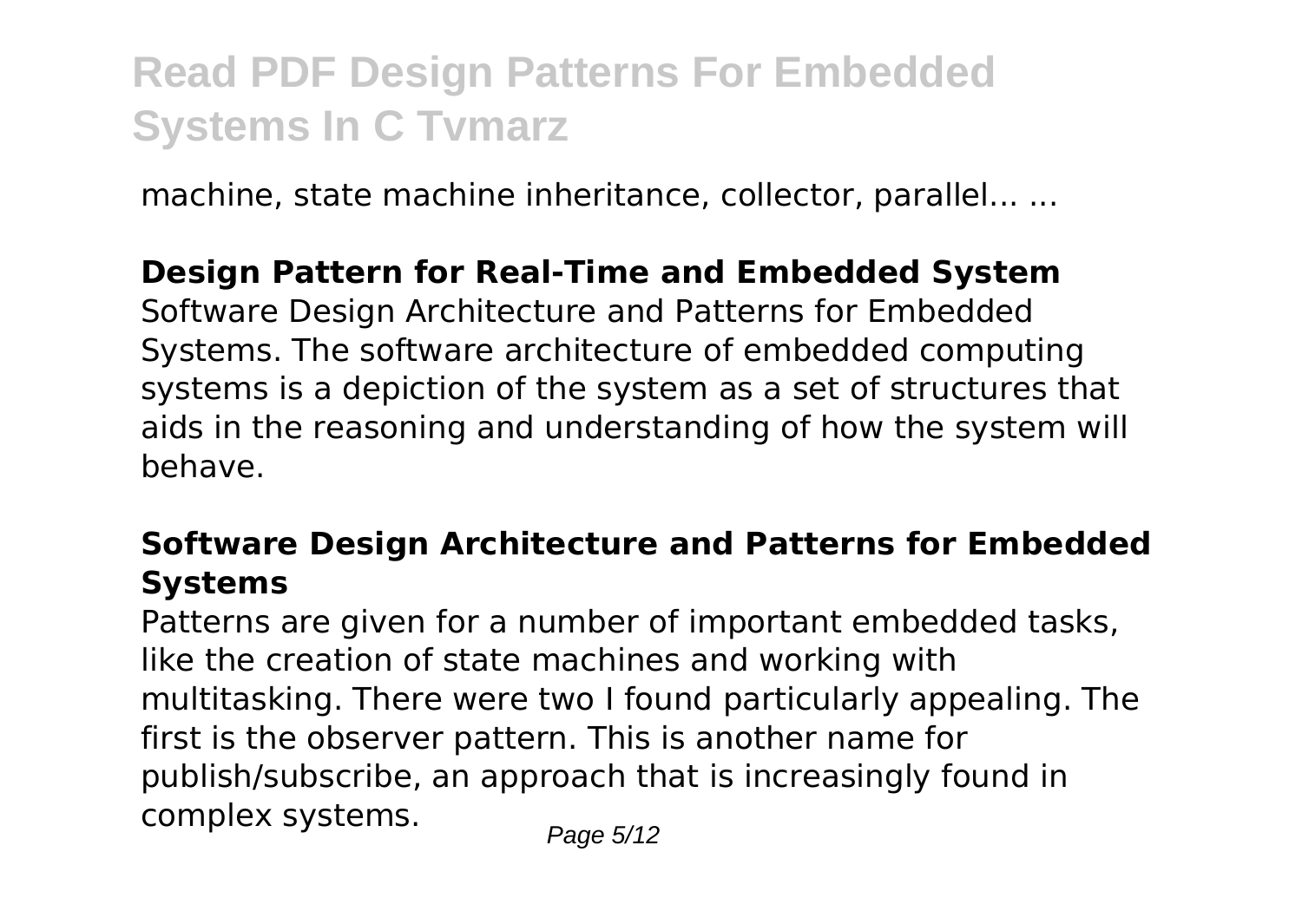### **Design Patterns - Embedded.com**

Task Design Patterns Typical design patterns in Embedded systems are compared here. Resource Allocation Patterns Resource allocation is a very important part of Embedded system design. Here we discuss important Resource allocation patterns.

# **Design Patterns for Real-time and Embedded System Design**

The design is still simple but the execution time of the functions within the medium priority task could introduce timing issues. The separation of the embedded web server task reduces this risk and in any case any such issues would not effect the plant control task.

# **Tutorial: Design patterns for small embedded systems** Page 6/12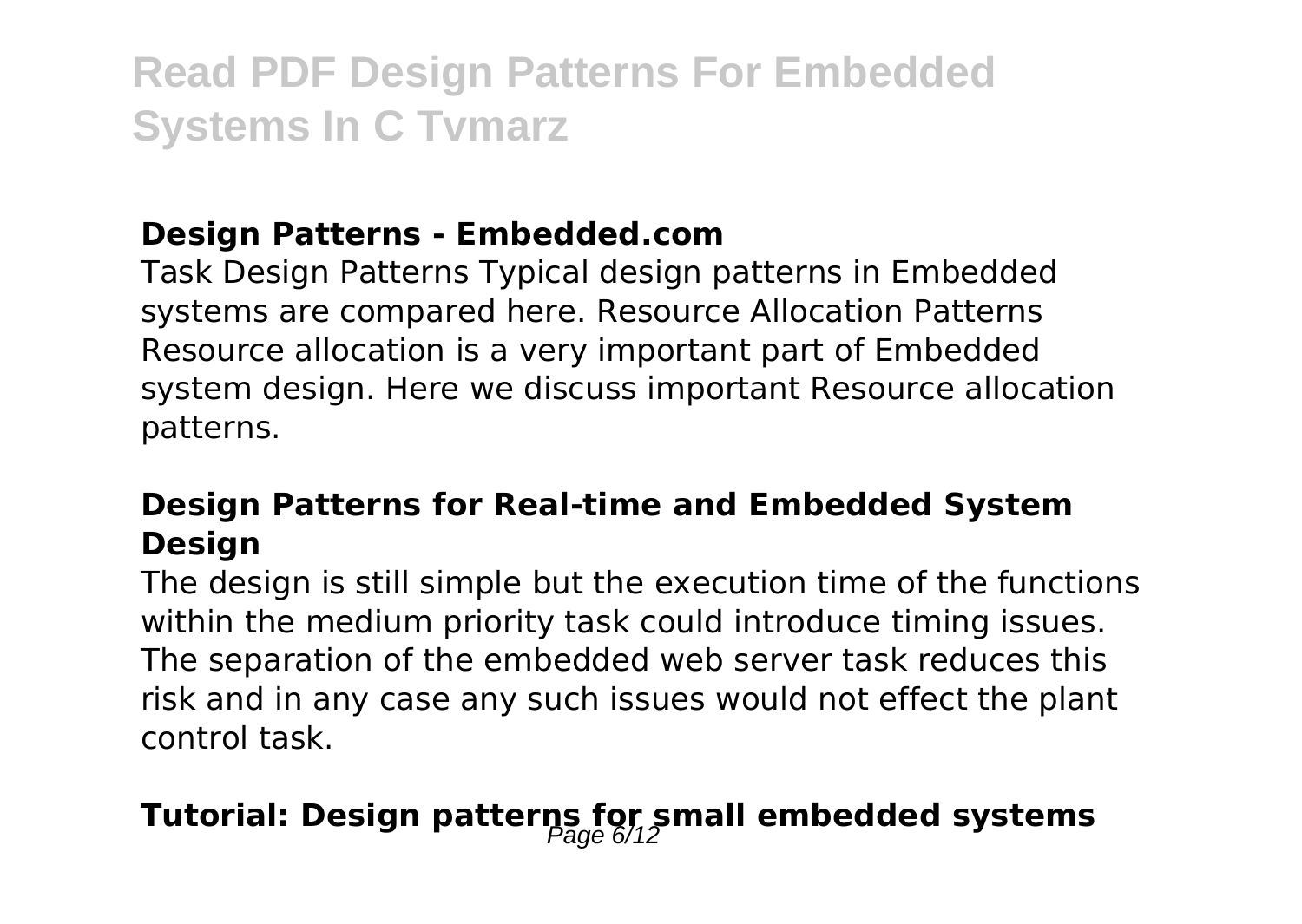He is the author of over 6000 book pages from a number of technical books including Agile Systems Engineering, Real-Time UML, Real-Time UML Workshop for Embedded Systems, Real-Time Design Patterns, Doing Hard Time, Real-Time Agility, and Design Patterns for Embedded Systems in C.

#### **Bruce-Douglass.com**

Design Patterns within these pages are immediately applicable to your project Addresses embedded system design concerns such as concurrency, communication, and memory usage Examples contain ANSI C for ease of use with C programming code

### **Design Patterns For Embedded Systems In C An Embedded ...**

A pattern representation is proposed for safety-critical embedded application design methods by including fields for the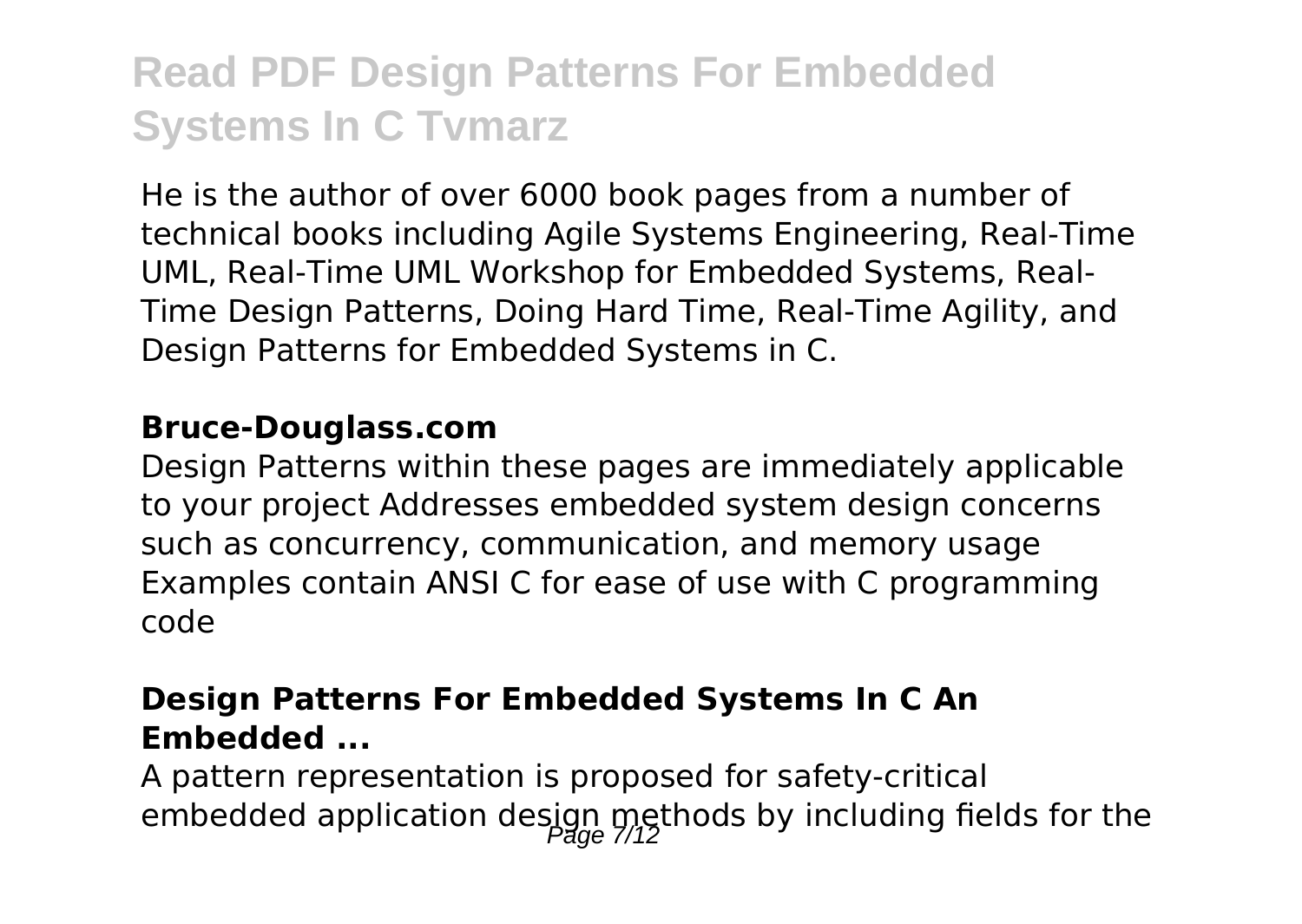implications and side effects of the represented design pattern on the non-functional requirements of the systems. Theconsideredrequirementsincludesafety, reliability, modifiability, cost, and executiontime.

### **Design Patterns for Safety-Critical Embedded Systems**

Design patterns & Real-time programming for embedded devices with OS Assembler programs are often hardware specific and not very portable and modular. This makes programming of big complex system rather difficult. This can be solved by using an 'abstraction layer' that handles the processor and the hardware interfacing.

#### **Embedded Control Systems Design/Design Patterns ...**

Design Patterns within these pages are immediately applicable to your project Addresses embedded system design concerns such as concurrency, communication, and memory usage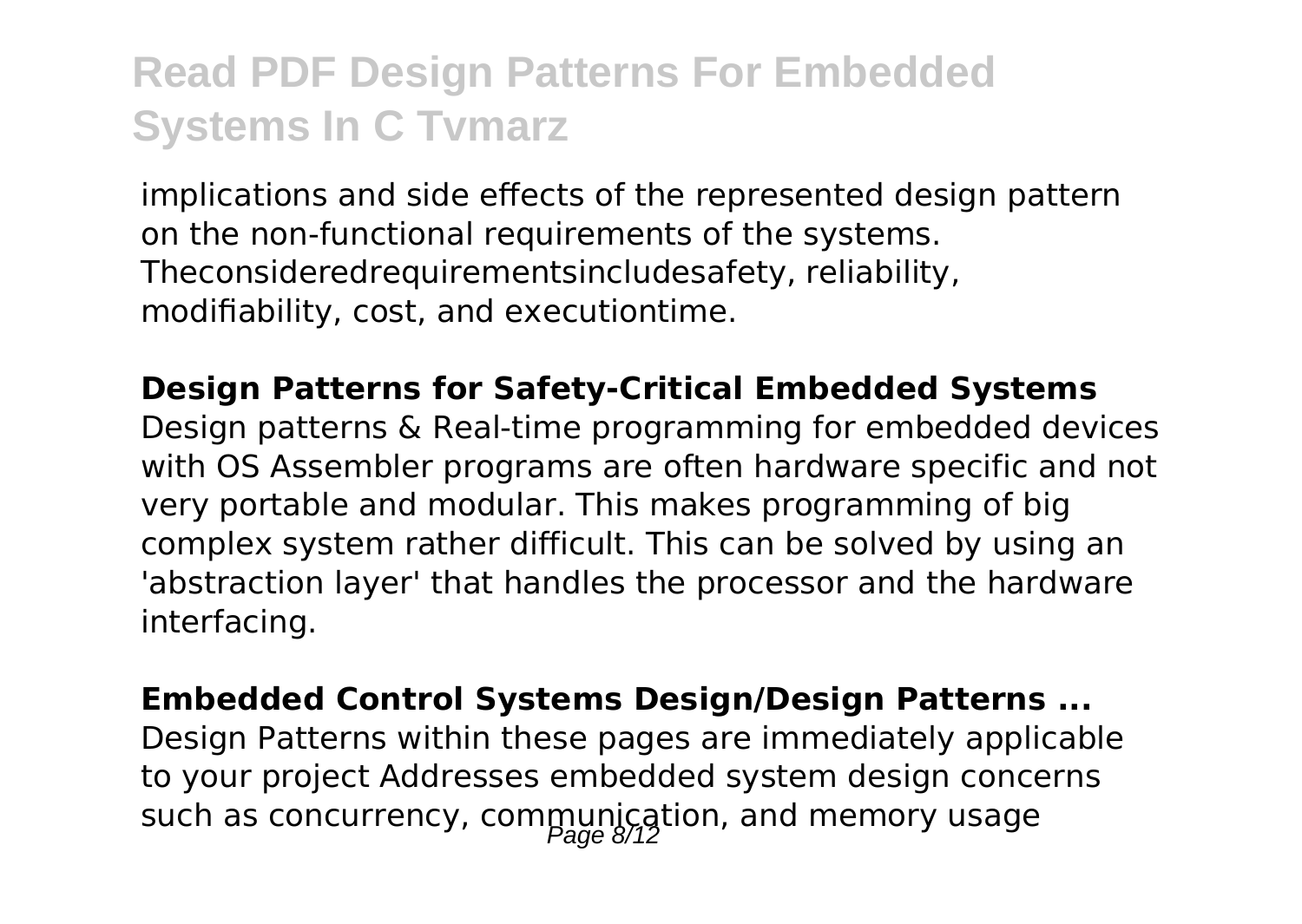Examples contain ANSI C for ease of use with C programming code

### **Design Patterns for Embedded Systems in C: An Embedded ...**

Design Patterns: Using patterns can keep our code loose coupling, cohesive code, and encapsulation. Then we can write maintainable code with a high degree of Orthogonality.

#### **GitHub - huawenyu/Design-Patterns-in-C: Practical design ...**

Interested in developing embedded systems? Since they don't tolerate inefficiency, these systems require a disciplined approach to programming. This easy-to-read guide helps you cultivate a host of good development practices, based on classic software design patterns and new patterns unique to embedded programming. Learn how  $t_{\alpha}$  build system architecture for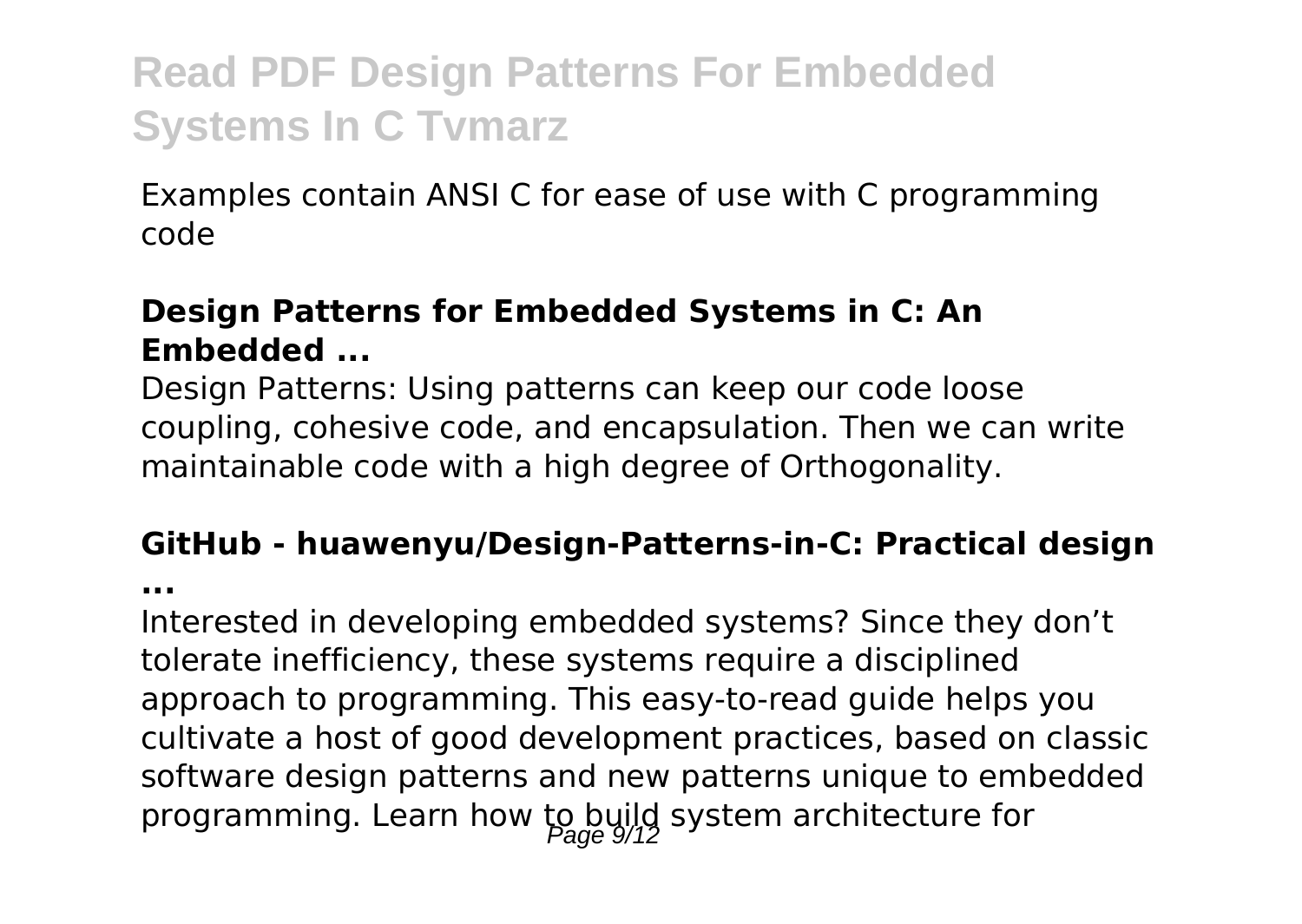processors, not operating systems ...

# **Making Embedded Systems: Design Patterns for Great ...**

Provide an understanding of the principles of object oriented design and how they relate to patterns. Provide practical experience of working with Design Patterns. Provide an understanding of the significant "Gang of Four" set of classical patterns and patterns associated specifically with multi-tasking embedded systems. Demonstrate how the ...

**Design Patterns in C++ for Embedded Systems | Feabhas** Embedded Systems Growing, Expect Broad Pattern Support. As embedded systems start to have more memory and processor available, and shift from bare metal, to real-time-kernels, to embedded versions of Linux and Windows or even to Android, I suspect they will pick up all these patterns and more.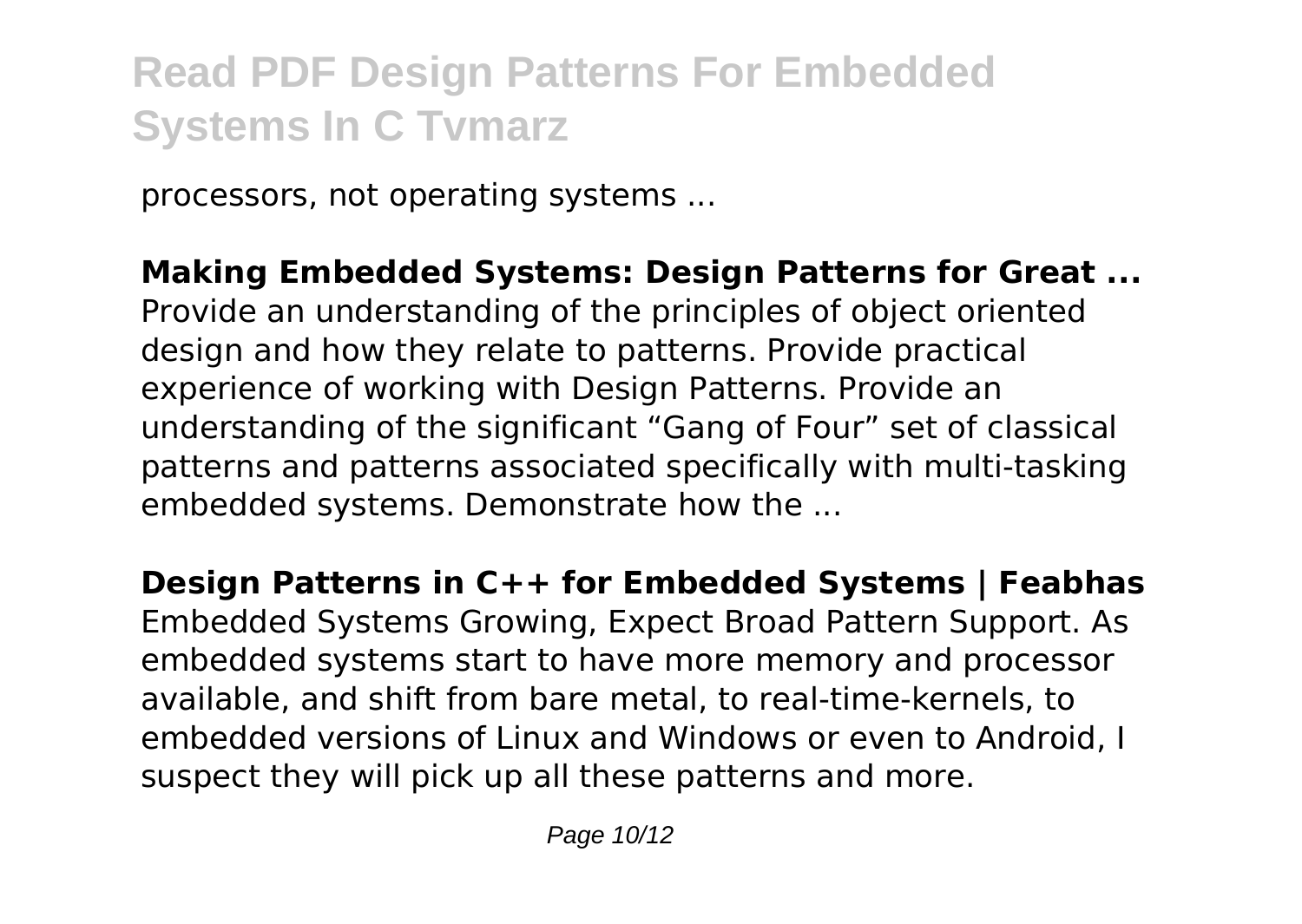### **Design patterns frequently seen in embedded systems ...**

Design Patterns for Embedded Systems Who should attend? This course is primarily designed for developers, architects or technical leads who are responsible for the development of software for embedded and/or realtime systems with limited resources.

# **SKT Nieratschker - Design Patterns for Embedded Systems**

Read & Download (PDF Kindle) Design Patterns For Embedded Systems In C: An Embedded Software Engineering Toolkit. A recent survey stated that 52% of embedded projects are late by 4-5 months. This book can help get those projects in on-time with design patterns. The author carefully takes into account the special concerns found in designing and developing embedded applications specifically concurrency, communication, speed, and memory usage.  $P_{\text{face 11/12}}$